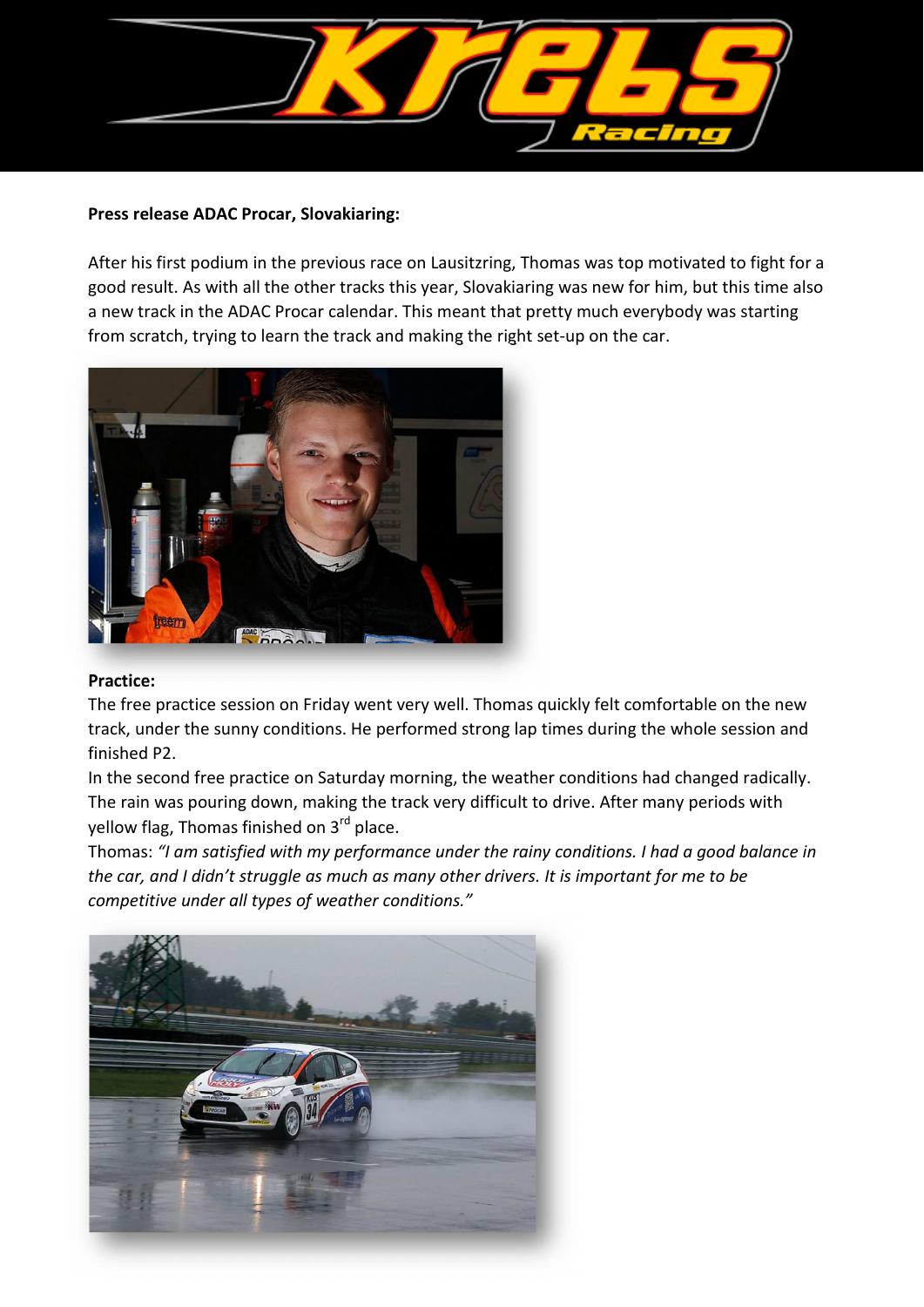

# **Qualifying:**

Saturday afternoon, Thomas was ready to fight for a good starting position in the 30 minutes long qualification. The track was drying up, and everyone could start out on slicks.

After the first stint on new tires, Thomas made the second best time, and came in for another new set of front tires. The track was getting better every lap, and it would be necessary to set a better time to stay on second position. Unfortunately, the timing was ruined by many sectors under yellow flag, and Thomas couldn't improve his time enough to keep his position, he dropped back to  $4^{\text{th}}$ .

Thomas*: "I was looking for a better result after my performance in the practices, and I think we were very unlucky with the yellow flag on the laps where I was supposed to improve my time. However I am still in the top and looking forward to go for the podium in the races tomorrow."*

## **Race 1:**

The first race started Sunday at 10:00 o'clock. The good weather had come back to the Slovakian racetrack, and hopes were high for a podium place.

Thomas got well through the first corner after the flying start, close to the drivers in front. After a few laps the race was stopped with red flag, because of a big accident involving several cars. At the time where the red flag came out, Thomas was on  $2^{nd}$  position. Unfortunately, the race was never restarted, and the cars were led back in the pit by safety car. This meant that no points were given, and the race was considered cancelled.